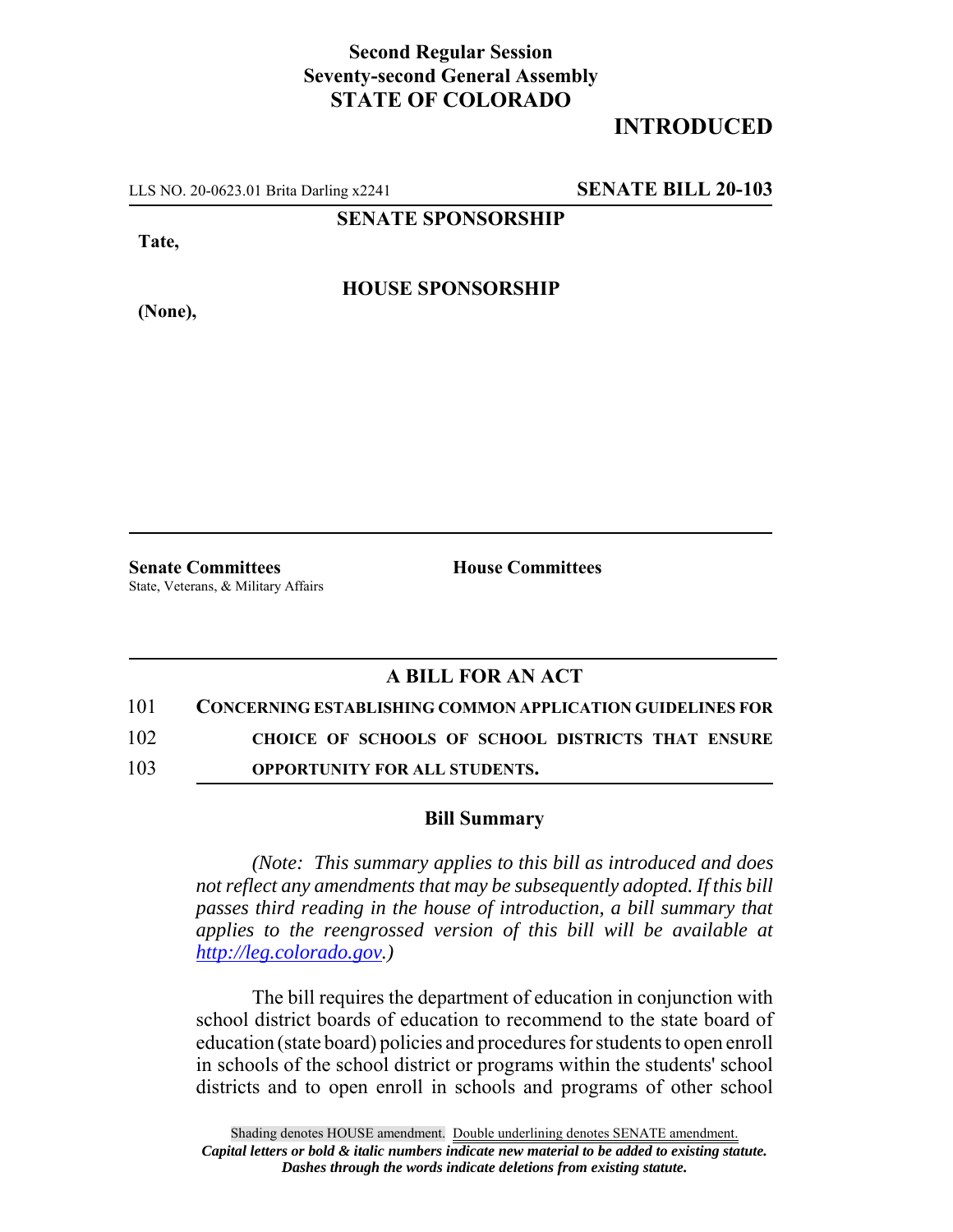districts. The policies and procedures must include, in part, the length of and start and end dates for the application process, the dates by which school districts shall notify students of acceptance into a program or school, and the variability allowed in application format.

Based on the recommendations, the state board shall promulgate rules relating to the open enrollment process that are applicable, if possible, to the open enrollment process for the 2021-22 school year.

*Be it enacted by the General Assembly of the State of Colorado:*

 **SECTION 1.** In Colorado Revised Statutes, 22-36-101, **amend**  $3 \qquad (2)(a)$  as follows:

 **22-36-101. Choice of programs and schools within school districts.** (2) (a) Every school district shall adopt such policies and procedures as are reasonable and necessary to implement the provisions of subsection (1) of this section, including, but not limited to, timelines 8 for application to and acceptance in any program or school which THAT may provide for enrollment of the student on or before the pupil enrollment count day, and, while adopting policies and procedures, the school district shall consider adopting a policy establishing that an applicant with a proficiency rating of unsatisfactory in one or more academic areas who attends a public school that is required to implement a turnaround plan pursuant to section 22-11-406 or that is subject to restructuring pursuant to section 22-11-210 shall have priority over any other applicant for enrollment purposes. A SCHOOL DISTRICT'S POLICIES 17 AND PROCEDURES ADOPTED PURSUANT TO THIS SUBSECTION (2)(a) MUST BE CONSISTENT WITH RULES ADOPTED BY THE STATE BOARD OF EDUCATION PURSUANT TO SECTION 22-36-107.

 **SECTION 2.** In Colorado Revised Statutes, **add** 22-36-107 as follows:

**22-36-107. Policies and procedures for choice of programs and**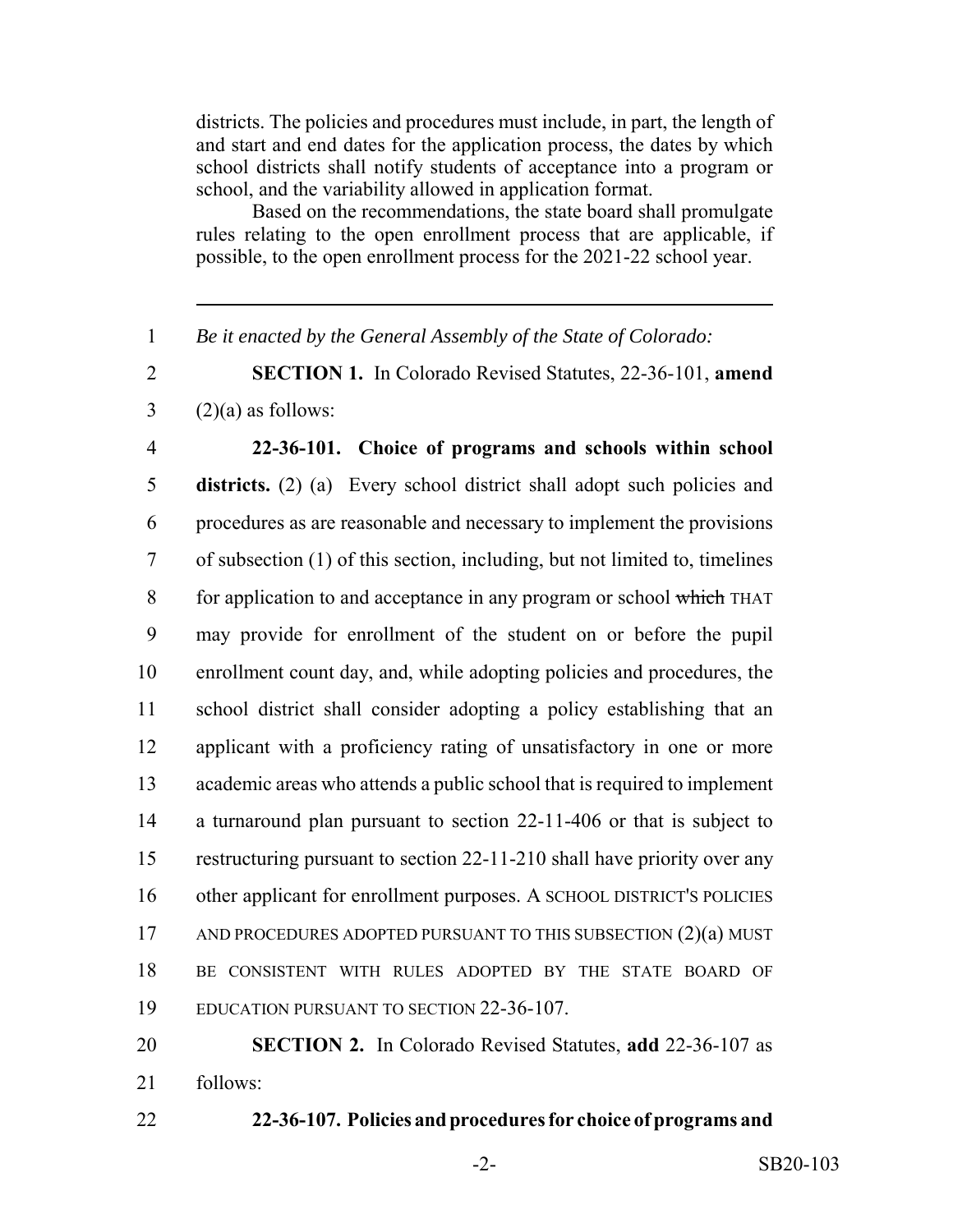**schools - department recommendations - state board rules - legislative declaration - definitions.** (1) (a) THE GENERAL ASSEMBLY FINDS AND DECLARES THAT:

 (I) OPEN ENROLLMENT IS AN EXTREMELY POPULAR SCHOOL CHOICE OPTION IN COLORADO THAT ALLOWS A STUDENT TO CHOOSE TO ATTEND A SCHOOL DISTRICT SCHOOL OTHER THAN THE SCHOOL ASSIGNED TO THE STUDENT'S RESIDENCE;

 (II) OVER ONE HUNDRED THOUSAND STUDENTS USE SOME FORM OF TRADITIONAL SCHOOL CHOICE TO ACCESS A SCHOOL THAT BETTER FITS THE STUDENT'S INDIVIDUAL NEEDS;

 (III) THE EXISTING OPEN ENROLLMENT PROCESS CAN BE DIFFICULT FOR PARENTS TO NAVIGATE, DUE TO CONFLICTING DEADLINES, DIFFERING PAPERWORK REQUIREMENTS, LIMITED INFORMATION AVAILABLE TO PARENTS, AND LACK OF CONSISTENCY AMONG COLORADO SCHOOL DISTRICTS; AND

 (IV) DUE IN PART TO THESE BARRIERS, STUDENTS PARTICIPATING IN INTERDISTRICT OPEN ENROLLMENT ARE LESS LIKELY TO BE LOWER-INCOME STUDENTS, ENGLISH LANGUAGE LEARNERS, OR SPECIAL EDUCATION STUDENTS.

 (b) THEREFORE, THE GENERAL ASSEMBLY DECLARES THAT COLORADO SHOULD CREATE A MORE FAMILY-FRIENDLY PROCESS FOR OPEN ENROLLMENT IN DISTRICT SCHOOLS BY REMOVING BARRIERS THAT PREVENT FAMILIES FROM EXERCISING THE OPTION TO CHOOSE THE BEST SCHOOL FOR THE STUDENT. THE RULES CREATED PURSUANT TO THIS SECTION SHOULD BE DESIGNED TO ELIMINATE CONFUSION, INCREASE 26 AWARENESS AND UNDERSTANDING OF THE OPEN ENROLLMENT PROCESS, AND CREATE MORE CONSISTENCY IN THE PROCESS FOR FAMILIES WHILE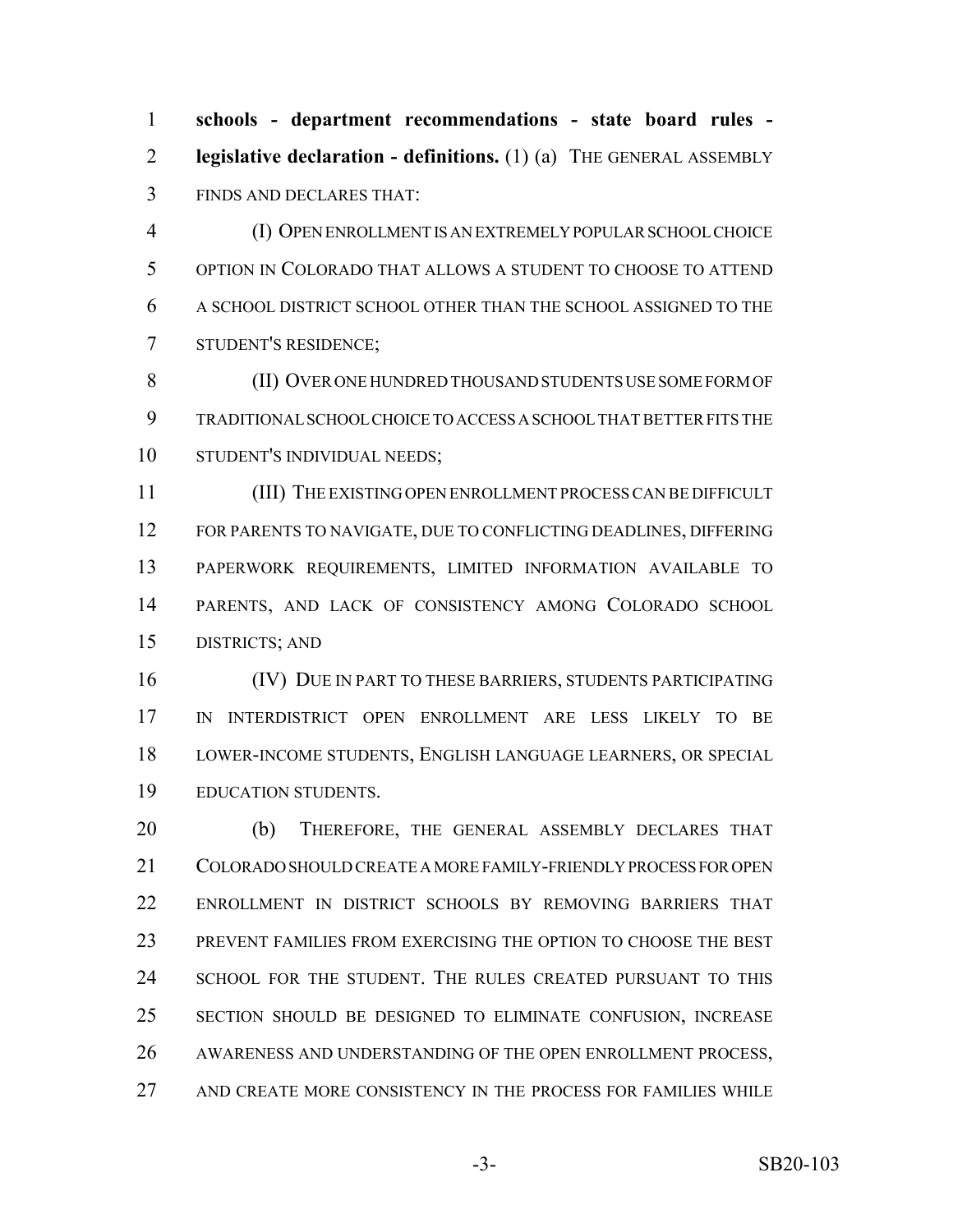STILL ALLOWING THE APPROPRIATE VARIATION NECESSARY TO ACCOMMODATE SCHOOL DISTRICTS AND INDIVIDUAL SCHOOLS.

 (2) AS USED IN THIS SECTION, UNLESS THE CONTEXT OTHERWISE REQUIRES:

(a) "DEPARTMENT" MEANS THE DEPARTMENT OF EDUCATION.

 (b) "SCHOOL DISTRICT" HAS THE SAME MEANING AS SET FORTH IN SECTION 22-30-103 (13).

 (c) "SCHOOL DISTRICT BOARD OF EDUCATION" MEANS THE ELECTED SCHOOL BOARD OF EDUCATION OF A SCHOOL DISTRICT.

10 (d) "STATE BOARD" MEANS THE STATE BOARD OF EDUCATION.

 (3) ON OR BEFORE OCTOBER 15, 2020, THE DEPARTMENT, IN CONSULTATION WITH SCHOOL DISTRICT BOARDS OF EDUCATION, SHALL MAKE RECOMMENDATIONS TO THE STATE BOARD CONCERNING THE IMPLEMENTATION OF THIS ARTICLE 36 TO ENSURE A REASONABLE LEVEL OF UNIFORMITY ACROSS COLORADO SCHOOL DISTRICTS FOR CHOICE OF PROGRAMS AND SCHOOLS OF THE SCHOOL DISTRICTS, INCLUDING RECOMMENDING POLICIES AND PROCEDURES RELATING TO:

 (a) THE MINIMUM LENGTH OF ENROLLMENT APPLICATION PERIODS; (b) THE LATEST START DATE OF THE ENROLLMENT APPLICATION PERIOD AND THE EARLIEST ENDING DATE OF THE APPLICATION PERIOD;

**(c)** THE LATEST DATE BY WHICH THE SCHOOL DISTRICT SHALL NOTIFY A STUDENT OF THE STUDENT'S ACCEPTANCE OR DENIAL INTO THE PROGRAM OR SCHOOL;

24 (d) THE EARLIEST DATE BY WHICH A STUDENT MAY BE REQUIRED TO ACCEPT ENROLLMENT;

26 (e) THE MINIMUM LEVEL OF UNIFORMITY IN APPLICATION FORMATS ACROSS SCHOOL DISTRICTS, ALLOWING FOR REASONABLE VARIABILITY FOR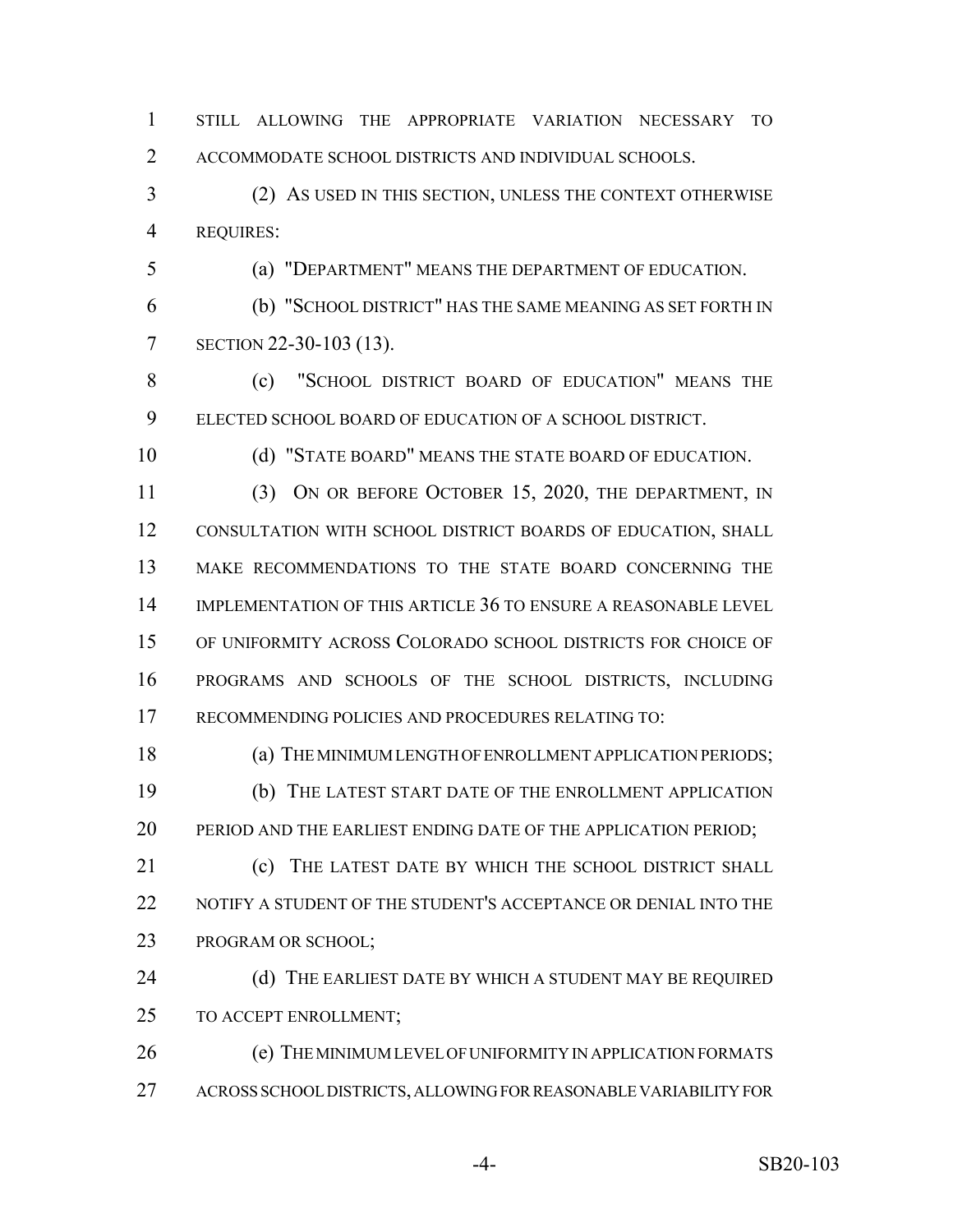DIFFERENT GRADE LEVELS AND SPECIALIZED PROGRAMS AND SCHOOLS, INCLUDING A RECOMMENDATION FOR THE ESTABLISHMENT OF A COMMON APPLICATION FORMAT;

 (f) ENSURING THE ABILITY TO SUBMIT AN APPLICATION ONLINE, THROUGH E-MAIL OR OTHER WEB-BASED PROCESS CHOSEN BY THE SCHOOL DISTRICT, AND IN PERSON; AND

 (g) THE MINIMUM REQUIREMENTS FOR SCHOOL DISTRICTS RELATING TO DISSEMINATION OF INFORMATION, BOTH IN PRINT AND ONLINE, ABOUT CHOICE OF PROGRAMS AND SCHOOLS WITHIN SCHOOL DISTRICTS.

 (4) BASED ON THE RECOMMENDATIONS RESULTING FROM THE DEPARTMENT'S CONSULTATION WITH SCHOOL DISTRICT BOARDS OF EDUCATION PURSUANT TO SUBSECTION (3) OF THIS SECTION, THE STATE BOARD SHALL PROMULGATE RULES THAT ARE EFFECTIVE NO LATER THAN MARCH 1, 2021, AND ARE APPLICABLE TO CHOICE OF PROGRAMS AND 16 SCHOOLS OF SCHOOL DISTRICTS PURSUANT TO THIS ARTICLE 36 FOR THE 2021-22 SCHOOL YEAR; EXCEPT THAT THE STATE BOARD MAY STAGGER THE EFFECTIVE DATE OF A RULE IF IMPLEMENTING THE RULE FOR PURPOSES OF CHOICE OF PROGRAMS AND SCHOOLS OF SCHOOL DISTRICTS FOR THE 2021-22 SCHOOL YEAR IS NOT PRACTICABLE, IN WHICH CASE THE RULE 21 MUST BE EFFECTIVE FOR THE CHOICE OF PROGRAMS AND SCHOOLS OF 22 SCHOOL DISTRICTS FOR THE 2022-23 SCHOOL YEAR.

 **SECTION 3. Act subject to petition - effective date.** This act takes effect at 12:01 a.m. on the day following the expiration of the ninety-day period after final adjournment of the general assembly (August 5, 2020, if adjournment sine die is on May 6, 2020); except that, if a referendum petition is filed pursuant to section 1 (3) of article V of the